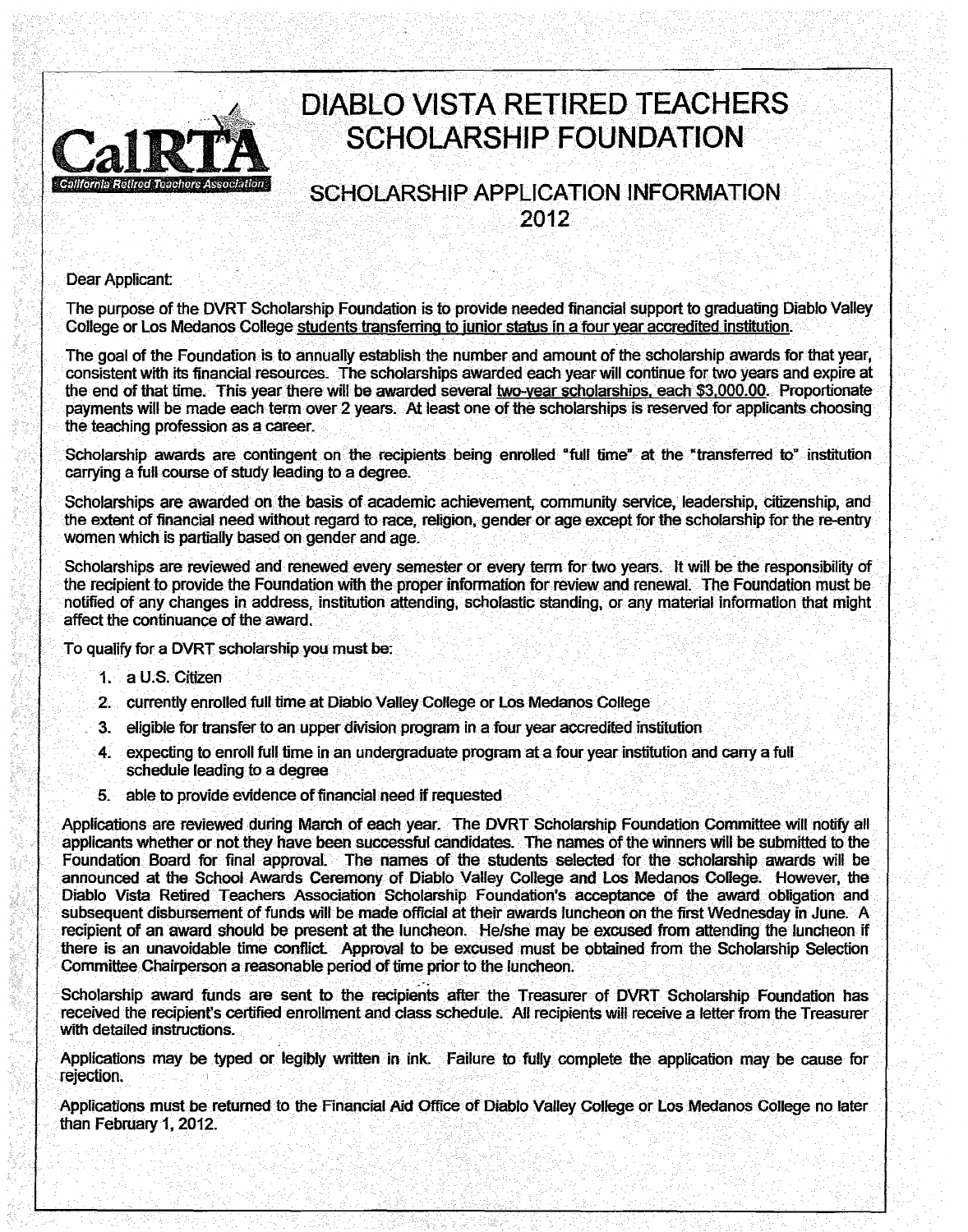# DIABLO VISTA RETIRED TEACHERS SCHOLARSHIP FOUNDATION **SCHOLARSHIP APPLICATION FORM**

The application packet must consist of:

- 1. Completed application form
- 2. Official transcripts from all post secondary institutions including Diablo Valley College or Los Medanos College
- 3. Official copy of current class schedule
- 4. A typed or legibly written statement up to 300 words covering your career goals, community service, school experiences, financial need and any other information considered important
- 5. Two letters of recommendation; one from a faculty member, one from a community member

Applications may be typed or legibly written in ink. Failure to fully complete the application may be cause for rejection.

The deadline for submitting your completed application packet for 2012 is February 1, 2012. The packet must be submitted to your Financial Aid Office on or before the deadline date.

#### PERSONAL INFORMATION

1.

| <b>Name</b>                                                                                                                                                |                                                                        |                                                                                                                                                                                                                                    |                                                   |
|------------------------------------------------------------------------------------------------------------------------------------------------------------|------------------------------------------------------------------------|------------------------------------------------------------------------------------------------------------------------------------------------------------------------------------------------------------------------------------|---------------------------------------------------|
| (Last)                                                                                                                                                     | (First)                                                                |                                                                                                                                                                                                                                    | (Middle)                                          |
| <b>Permanent Address</b>                                                                                                                                   |                                                                        |                                                                                                                                                                                                                                    |                                                   |
| (Number)                                                                                                                                                   | (Street)                                                               |                                                                                                                                                                                                                                    | $(Apt \#)$                                        |
| (City)                                                                                                                                                     | (State)                                                                | (County)                                                                                                                                                                                                                           | (Zip Code)                                        |
| Telephone $#$ (                                                                                                                                            | <u>ana ang kalikiti</u>                                                | Cell Phone # (                                                                                                                                                                                                                     | ith Stick (1999) And <u>Pol</u> on ( <u>Polon</u> |
| <b>Email Address:</b>                                                                                                                                      | 지 못 생활 때는 많이 보는 모든 사세요.                                                |                                                                                                                                                                                                                                    |                                                   |
| Gender: Male $\Box$ Female $\Box$                                                                                                                          | <b>ASS# Additional Control of Dale of Birth</b> and Add <u>itional</u> |                                                                                                                                                                                                                                    |                                                   |
| Single $\square$<br><b>Marital Status:</b>                                                                                                                 | Married $\Box$<br>và.                                                  | Divorced <b>Q Contract Contract Contract Contract Contract Contract Contract Contract Contract Contract Contract Contract Contract Contract Contract Contract Contract Contract Contract Contract Contract Contract Contract C</b> | Separated $\Box$                                  |
| Do you have any dependent children?                                                                                                                        | N <sub>0</sub><br>$Yes \Box$                                           | How many?                                                                                                                                                                                                                          | Ages                                              |
| Names and addresses of parents or quardian                                                                                                                 |                                                                        | 그 동료를 가지 않은 나에 지자로 맞는                                                                                                                                                                                                              |                                                   |
|                                                                                                                                                            |                                                                        |                                                                                                                                                                                                                                    |                                                   |
| <b>Excluding yourself, how many dependents do your parents have? Their ages Finally Containers</b>                                                         |                                                                        |                                                                                                                                                                                                                                    |                                                   |
| Of these dependents how many are in college at least half time?                                                                                            |                                                                        |                                                                                                                                                                                                                                    | 남자 그들의                                            |
| <b>EDUCATIONAL INFORMATION</b>                                                                                                                             |                                                                        |                                                                                                                                                                                                                                    |                                                   |
| <b>High School graduated from</b>                                                                                                                          | 321 : 200 <u>1 : 2002 2011 12: 1</u>                                   |                                                                                                                                                                                                                                    |                                                   |
| $\mathbf{City}$                                                                                                                                            | <u>hat the new Person for Persons of State and S</u>                   |                                                                                                                                                                                                                                    | <b>Examine Year graduated</b>                     |
| List any other post secondary school(s) attended besides Diablo Valley College or Los Medanos College. Indicate<br>name, dates attended, units earned, GPA |                                                                        |                                                                                                                                                                                                                                    |                                                   |
|                                                                                                                                                            |                                                                        |                                                                                                                                                                                                                                    |                                                   |
|                                                                                                                                                            |                                                                        | Units earned                                                                                                                                                                                                                       | <b>GPA</b>                                        |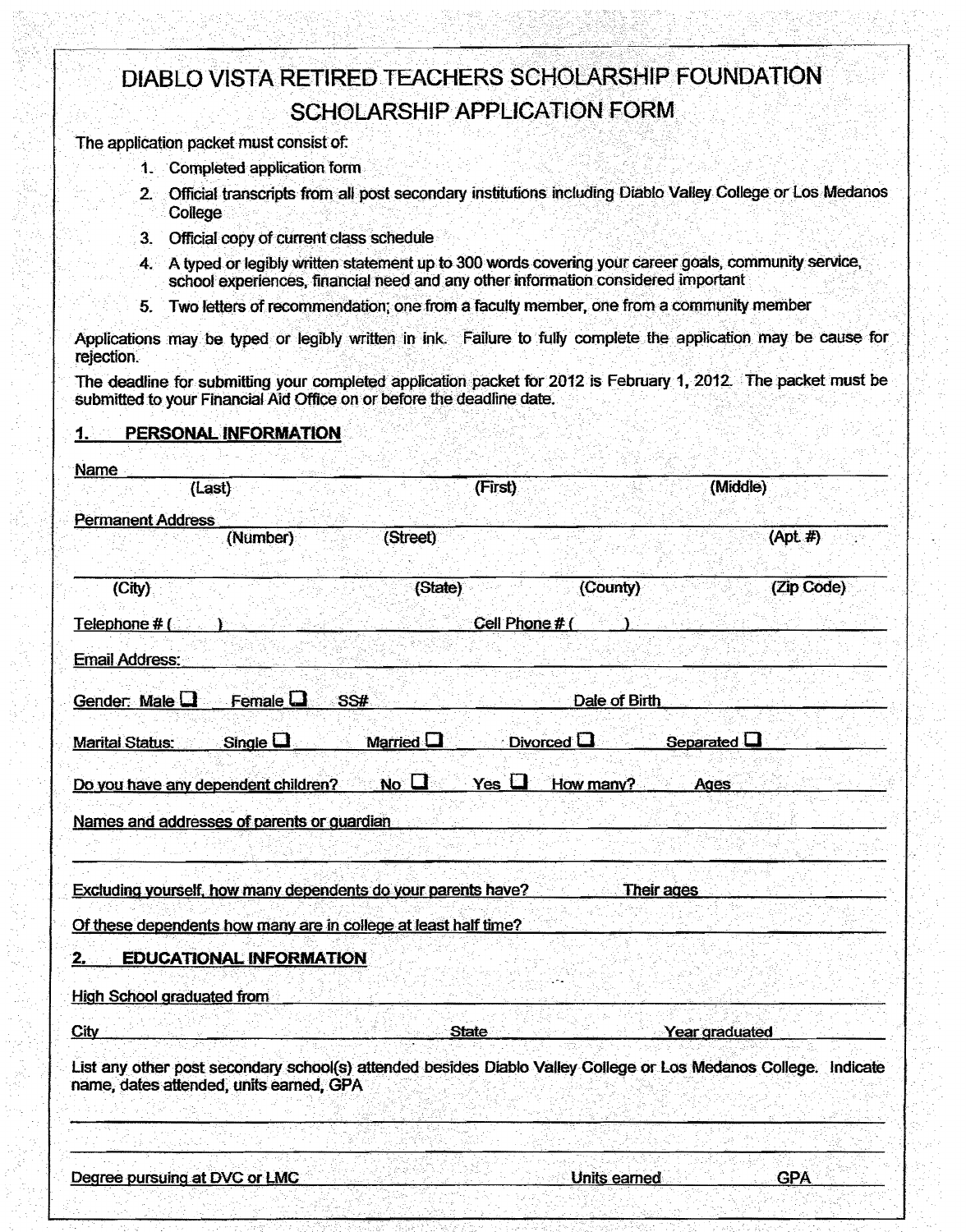List accredited institutions registered in/or applied to for fall 2011.

Your proposed Major:

#### 3. ACTIVITY AND WORK INFORMATION

List school and/or community activities during the last four years. Indicate activity, offices, awards, period of time.

List work experience during the last four years. Indicate company, type of work, duties, period of time with each employer.

#### **SCHOLARSHIPS/GRANTS** 4.

The following information will not affect your standing in the selection process. List additional scholarships/grants for which you have currently applied.

List scholarships/grants, if any, you currently receive and any you have received in the past.

**FINANCIAL INFORMATION** 5.

What was YOUR GROSS INCOME FOR 2010:

**Example 2014 and estimated for 2011** 

If residing with parents, what was THEIR COMBINED GROSS INCOME FOR 2010:

**Father's Occupation** 

Mother's Occupation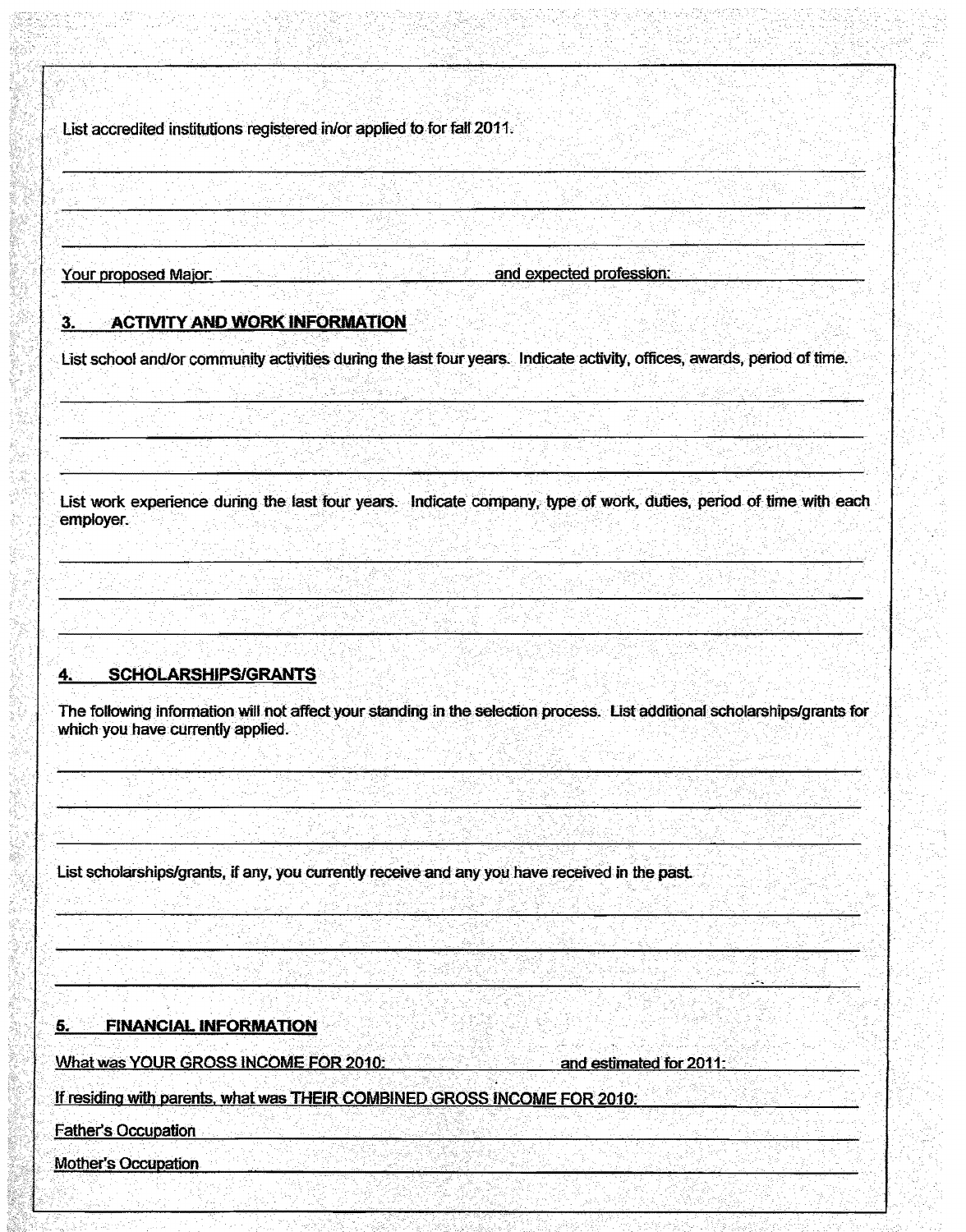Indicate in dollar amounts estimated college costs school your 2012/2013

| Tuition \$ 2000 Medical Control                                                      | Living expenses \$                              | <b>Books \$</b><br>TI, Situa (Agricult |  |
|--------------------------------------------------------------------------------------|-------------------------------------------------|----------------------------------------|--|
| Miscellaneous (specify)                                                              |                                                 |                                        |  |
| Total expenses \$                                                                    | 5. 오늘 [ 마차] 사람과 같은 X에 [ 마람 가만]                  | of anticomments.                       |  |
| ndicate in dollar amounts income expected from various sources school year 2012/2013 |                                                 |                                        |  |
| Summer and/or part time work \$                                                      | 문교 작세                                           | Scholarships/grants \$                 |  |
| Loans (specify) <b>Example 2</b>                                                     | 4) 2 <i>4)의 2012년 12월 12일 - 12월 12일</i> 12월 12일 |                                        |  |
| Other sources (specify)                                                              |                                                 |                                        |  |
|                                                                                      |                                                 |                                        |  |
| Total income \$                                                                      |                                                 |                                        |  |
| Any comments related to expenses and income                                          |                                                 |                                        |  |
|                                                                                      |                                                 |                                        |  |
|                                                                                      |                                                 |                                        |  |
|                                                                                      |                                                 |                                        |  |

### Your signature on this application certifies that:

- $1.$ This scholarship will help you continue your college work
- $\overline{2}$ . You will become a full time undergraduate student as of Fall 2012
- $\ddot{\mathbf{3}}$ . You will carry a full schedule each term leading to a degree
- $4.1$ You acknowledge that you must maintain at least 2.0 GPA to be considered for renewal of the scholarship
- You will use the scholarship funds only for the payment of tuition, required fees, instructional materials  $5.$ and books.

**Additional Comments (if desired):** 

Consent is given to the DVRT Scholarship Foundation to obtain academic, financial, or other information deemed necessary by the Scholarship Foundation.

(Applicant's signature)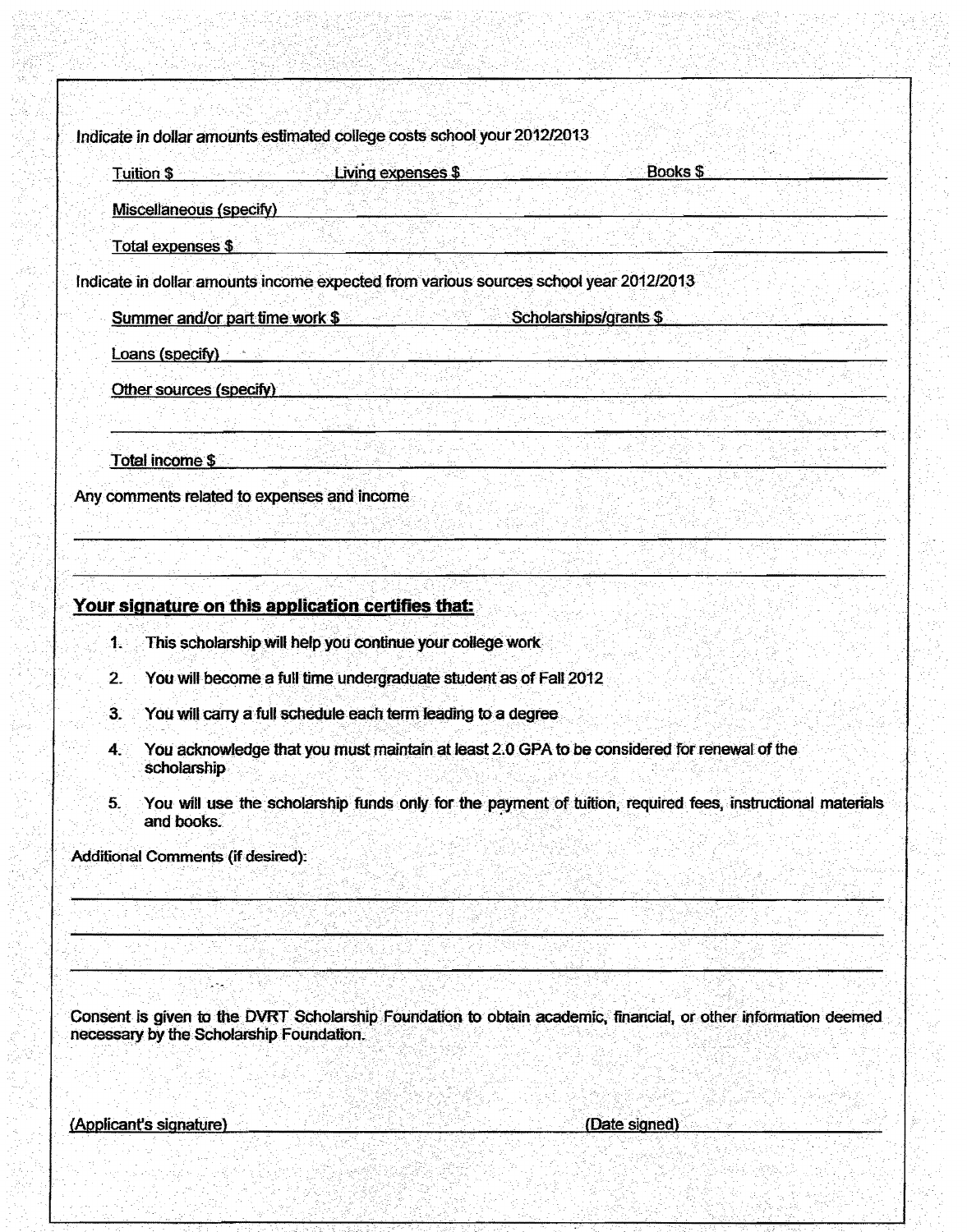# **DIABLO VISTA RETIRED TEACHERS SCHOLARSHIP FOUNDATION**

### Scholarship Recommendation

|    |                        |        |      |                                        | leadership qualities, etc. The recommendations must be returned with your application packet.                                                                                                                                      |      |        |            | TO THE STUDENT: Complete the following section. Submit one recommendation form to a faculty member and one to<br>a non related individual familiar with your academic ability, community service experience,                                                                                       |
|----|------------------------|--------|------|----------------------------------------|------------------------------------------------------------------------------------------------------------------------------------------------------------------------------------------------------------------------------------|------|--------|------------|----------------------------------------------------------------------------------------------------------------------------------------------------------------------------------------------------------------------------------------------------------------------------------------------------|
|    | <b>STUDENT'S NAME:</b> |        | Last |                                        | First                                                                                                                                                                                                                              |      | Middle |            | <b>Social Security Number</b>                                                                                                                                                                                                                                                                      |
|    | <b>ADDRESS:</b>        |        |      |                                        |                                                                                                                                                                                                                                    |      |        |            |                                                                                                                                                                                                                                                                                                    |
|    |                        | Number |      | <b>Street</b>                          |                                                                                                                                                                                                                                    | City |        | State      | Zip                                                                                                                                                                                                                                                                                                |
|    | TO THE RECOMMENDER:    |        |      |                                        | education. Return the completed recommendation to the student.                                                                                                                                                                     |      |        |            | This student is applying for a scholarship and needs support information. It is essential that we<br>have a fair and candid evaluation of the student's ability and character. While completing this<br>form, please take into consideration the student's performance and general attitude toward |
|    |                        |        |      | <b>Print Name</b>                      |                                                                                                                                                                                                                                    |      |        | Department |                                                                                                                                                                                                                                                                                                    |
|    |                        |        |      | Organization                           |                                                                                                                                                                                                                                    |      |        | Job Title  |                                                                                                                                                                                                                                                                                                    |
| 1. |                        |        |      | How long have you known the applicant? |                                                                                                                                                                                                                                    |      |        |            |                                                                                                                                                                                                                                                                                                    |
| 2. |                        |        |      |                                        | Under what circumstances have you known the applicant?                                                                                                                                                                             |      |        |            |                                                                                                                                                                                                                                                                                                    |
| 3. |                        |        |      |                                        | How do you perceive the applicant's academic potential?                                                                                                                                                                            |      |        |            |                                                                                                                                                                                                                                                                                                    |
| 4. |                        |        |      |                                        | What are the applicant's personal strengths and limitations?                                                                                                                                                                       |      |        |            |                                                                                                                                                                                                                                                                                                    |
|    |                        |        |      |                                        |                                                                                                                                                                                                                                    |      |        |            |                                                                                                                                                                                                                                                                                                    |
| 5. | Dependability          |        |      |                                        | Please evaluate the applicant in the following areas that best describe him/her:                                                                                                                                                   |      |        |            |                                                                                                                                                                                                                                                                                                    |
|    | Initiative             |        |      |                                        | <u>state</u> and the control of the control of the control of the control of the control of the control of the control of the control of the control of the control of the control of the control of the control of the control of |      |        |            |                                                                                                                                                                                                                                                                                                    |
|    |                        |        |      |                                        |                                                                                                                                                                                                                                    |      |        |            |                                                                                                                                                                                                                                                                                                    |